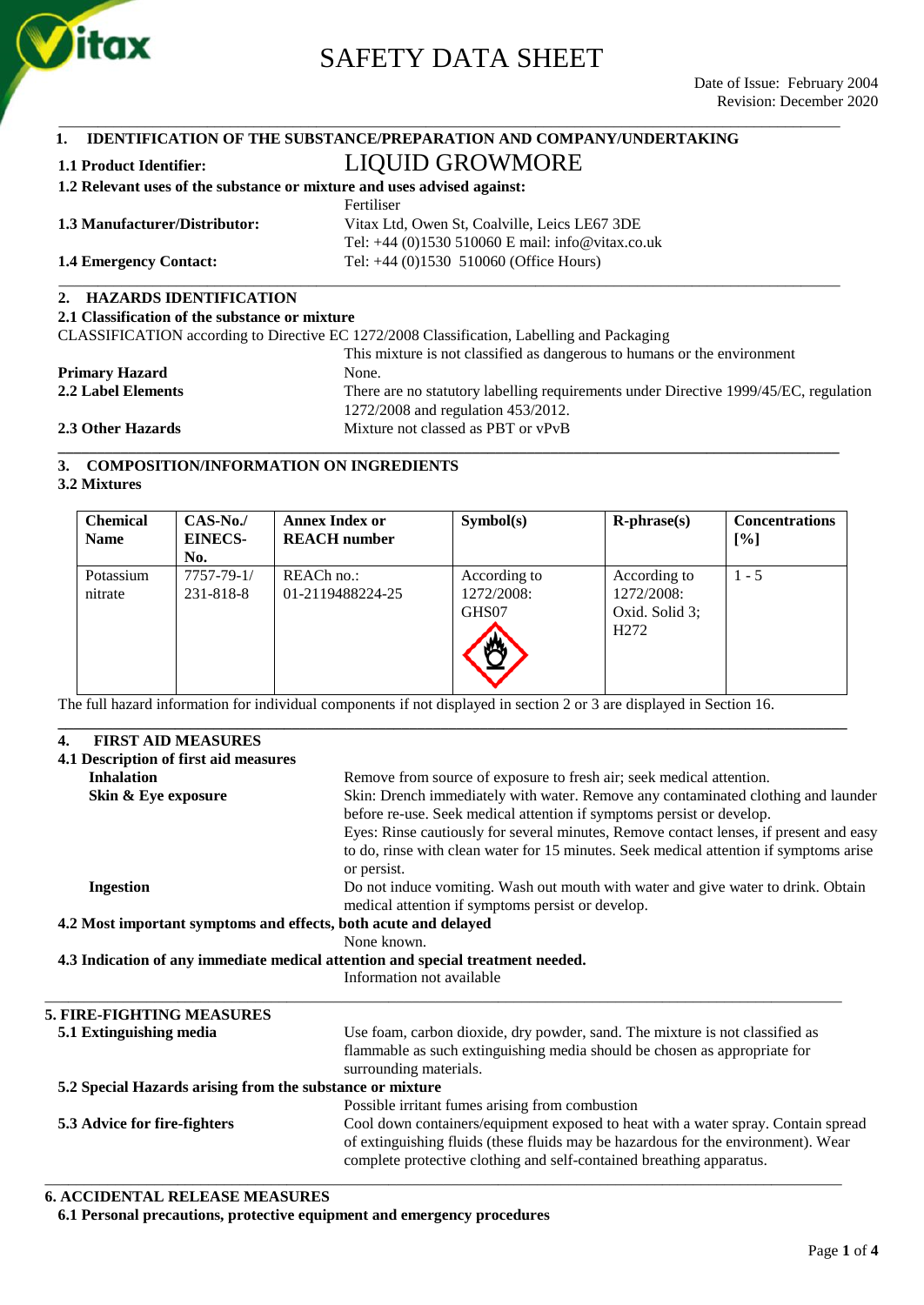

| <b>6.2 Environmental Precautions</b>                                                                                              | The following precautions are considered to be good practice when using any<br>chemicals irrespective of their classification unless otherwise specified. Use personal<br>protective equipment -appropriate coveralls and gloves -eye/face protection -<br>appropriate respirator. Avoid contact with skin and eyes<br>Do not allow to enter storm drains or water courses. If this product enters a water<br>course or a sewer (including via contaminated soil & vegetation) contact local water |
|-----------------------------------------------------------------------------------------------------------------------------------|----------------------------------------------------------------------------------------------------------------------------------------------------------------------------------------------------------------------------------------------------------------------------------------------------------------------------------------------------------------------------------------------------------------------------------------------------------------------------------------------------|
|                                                                                                                                   | authority and inform the Environment Agency                                                                                                                                                                                                                                                                                                                                                                                                                                                        |
| 6.3 Methods and material for containment and cleaning up                                                                          | Soak up with absorbent material such as sand and transfer to suitable container.                                                                                                                                                                                                                                                                                                                                                                                                                   |
|                                                                                                                                   | Contact specialist waste disposal contractor.                                                                                                                                                                                                                                                                                                                                                                                                                                                      |
| 6.4 Reference to other sections                                                                                                   | No reference necessary                                                                                                                                                                                                                                                                                                                                                                                                                                                                             |
| 7. HANDLING AND STORAGE                                                                                                           |                                                                                                                                                                                                                                                                                                                                                                                                                                                                                                    |
| 7.1 Precaution for safe handling                                                                                                  | Avoid contact with skin and eyes. Wash hands thoroughly after handling. Do not eat,<br>drink or smoke when using this product. Remove contaminated clothing and<br>protective equipment before entering eating areas.                                                                                                                                                                                                                                                                              |
| 7.2 Conditions for safe storage, including any incompatibilities                                                                  |                                                                                                                                                                                                                                                                                                                                                                                                                                                                                                    |
|                                                                                                                                   | Store in a cool dry atmosphere, in original labelled containers. Refer to manufacturer<br>for maximum safe stacking height. Keep away from heat sources, combustible<br>materials.                                                                                                                                                                                                                                                                                                                 |
| 7.3 Specific end use(s)                                                                                                           | No specific information available                                                                                                                                                                                                                                                                                                                                                                                                                                                                  |
| <b>8. EXPOSURE CONTROLS/PERSONAL PROTECTION</b>                                                                                   |                                                                                                                                                                                                                                                                                                                                                                                                                                                                                                    |
| <b>8.1 Control Parameters</b>                                                                                                     |                                                                                                                                                                                                                                                                                                                                                                                                                                                                                                    |
| <b>Potassium nitrate:</b>                                                                                                         |                                                                                                                                                                                                                                                                                                                                                                                                                                                                                                    |
| DNEL/DMEL (Workers)                                                                                                               |                                                                                                                                                                                                                                                                                                                                                                                                                                                                                                    |
| Long-term - systemic effects, dermal                                                                                              | 20.8 mg/kg bodyweight/day                                                                                                                                                                                                                                                                                                                                                                                                                                                                          |
| Long-term - systemic effects, inhalation<br>DNEL/DMEL (General population)                                                        | $36.7 \text{ mg/m}^3$                                                                                                                                                                                                                                                                                                                                                                                                                                                                              |
| Acute - systemic effects, oral                                                                                                    | 12.5 mg/kg bodyweight                                                                                                                                                                                                                                                                                                                                                                                                                                                                              |
| Long-term - systemic effects, inhalation                                                                                          | $10.9 \text{ mg/m}^3$                                                                                                                                                                                                                                                                                                                                                                                                                                                                              |
| Long-term - systemic effects, dermal<br>PNEC (Water)                                                                              | 12.5 mg/kg bodyweight/day                                                                                                                                                                                                                                                                                                                                                                                                                                                                          |
| PNEC aqua (freshwater)                                                                                                            | $0.45$ mg/l                                                                                                                                                                                                                                                                                                                                                                                                                                                                                        |
| PNEC aqua (marine water)                                                                                                          | $0.045$ mg/l                                                                                                                                                                                                                                                                                                                                                                                                                                                                                       |
| PNEC aqua (intermittent, freshwater)<br>PNEC (STP)                                                                                | $4.5$ mg/l                                                                                                                                                                                                                                                                                                                                                                                                                                                                                         |
|                                                                                                                                   | $18$ mg/l                                                                                                                                                                                                                                                                                                                                                                                                                                                                                          |
|                                                                                                                                   |                                                                                                                                                                                                                                                                                                                                                                                                                                                                                                    |
| PNEC sewage treatment plant                                                                                                       |                                                                                                                                                                                                                                                                                                                                                                                                                                                                                                    |
| 8.2 Exposure controls<br>Goggles - Eye Protection: goggles/face shield to BS EN166.<br>$Gloves - BS EN374 - chemical protection.$ |                                                                                                                                                                                                                                                                                                                                                                                                                                                                                                    |

### **9.1 Information on basic physical and chemical properties**

| on on basic physical and chemical properties |                                                                          |
|----------------------------------------------|--------------------------------------------------------------------------|
| Appearance;                                  | brown liquid                                                             |
| Odour:                                       | Information not specified                                                |
| Odour threshold;                             | Information not specified                                                |
| pH;                                          | $5 - 8$                                                                  |
| Melting point/freezing;                      | Information not specified                                                |
|                                              | Initial boiling point and boiling range; Information not specified       |
| Flash point;                                 | Information not specified                                                |
| Evaporation rate;                            | Information not specified                                                |
| Flammability (solid, gas);                   | Information not specified                                                |
|                                              | Upper /lower flammability or explosive limits; Information not specified |
| Vapour Pressure;                             | Information not specified                                                |
| Vapour density;                              | Information not specified                                                |
| Specific gravity;                            | 1.2                                                                      |
| Solubility (ies);                            | soluble in water                                                         |
|                                              | Partition coefficient: n-octanol/water; Information not specified        |
| Auto ignition temperature:                   | Information not specified                                                |
|                                              |                                                                          |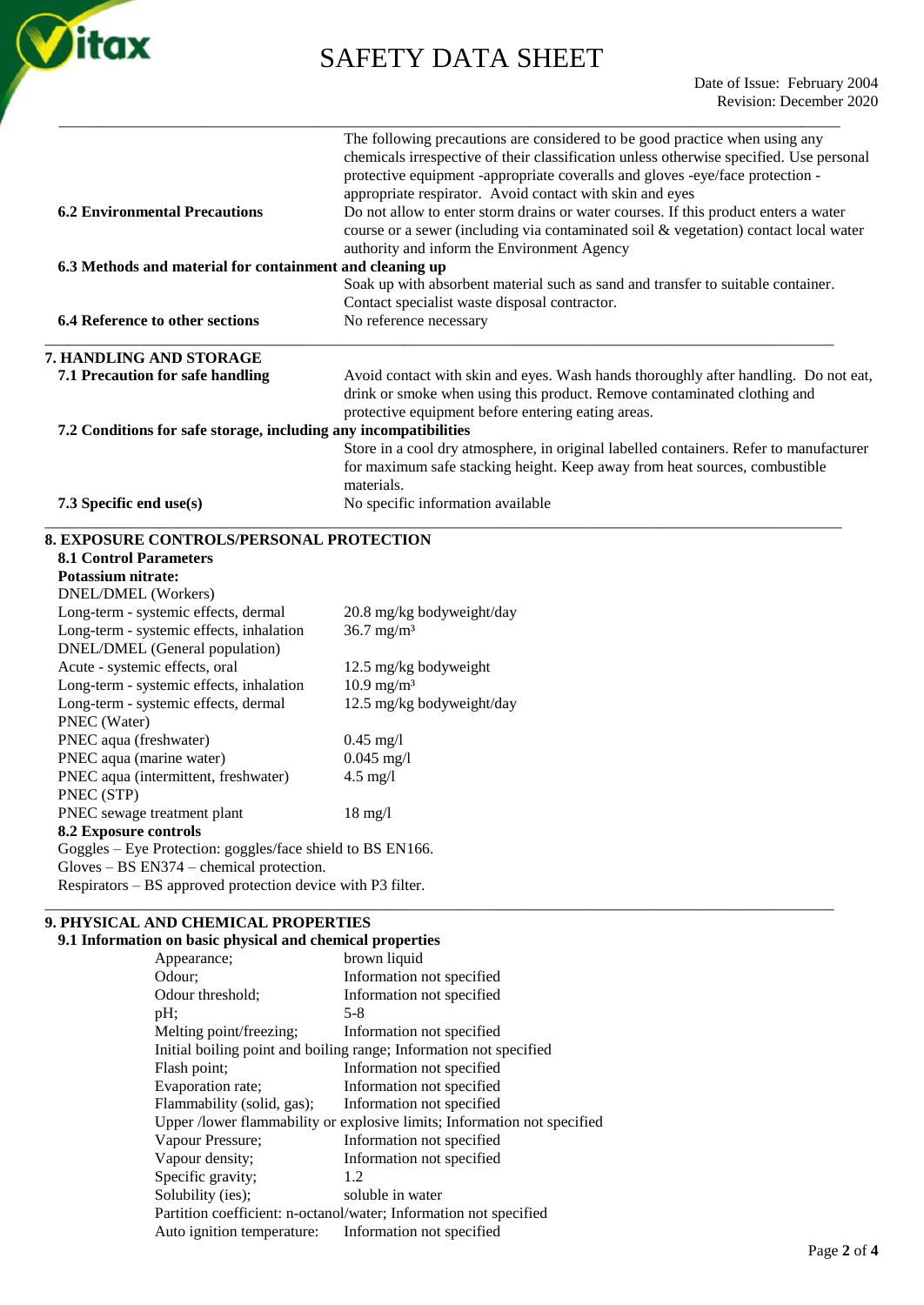

\_\_\_\_\_\_\_\_\_\_\_\_\_\_\_\_\_\_\_\_\_\_\_\_\_\_\_\_\_\_\_\_\_\_\_\_\_\_\_\_\_\_\_\_\_\_\_\_\_\_\_\_\_\_\_\_\_\_\_\_\_\_\_\_\_\_\_\_\_\_\_\_\_\_\_\_\_\_\_\_\_\_\_\_\_\_\_\_\_\_\_\_\_\_\_\_\_\_\_\_

| Decomposition temperature: Information not specified                                                                                                            |                                                                                                                                                                                                                 |
|-----------------------------------------------------------------------------------------------------------------------------------------------------------------|-----------------------------------------------------------------------------------------------------------------------------------------------------------------------------------------------------------------|
| 9.2 Other Information                                                                                                                                           | No other relevant information available                                                                                                                                                                         |
|                                                                                                                                                                 |                                                                                                                                                                                                                 |
| <b>10. STABILITY AND REACTIVITY</b>                                                                                                                             |                                                                                                                                                                                                                 |
| 10.1 Reactivity                                                                                                                                                 | Unknown                                                                                                                                                                                                         |
| <b>10.2 Chemical Stability</b>                                                                                                                                  | Stable under normal conditions                                                                                                                                                                                  |
| 10.3 Possibility of hazardous reactions<br>10.4 Conditions to avoid                                                                                             | Information not available                                                                                                                                                                                       |
|                                                                                                                                                                 | Extremes of temperature<br>None known                                                                                                                                                                           |
| 10.5 Incompatible materials<br>10.6 Hazardous decomposition products                                                                                            | Possible irritant fumes                                                                                                                                                                                         |
|                                                                                                                                                                 |                                                                                                                                                                                                                 |
| 11. TOXICOLOGICAL INFORMATION                                                                                                                                   |                                                                                                                                                                                                                 |
| 11.1 Information on toxicological effects                                                                                                                       | The mixture has not been assessed for toxicological effects, the mixture classification                                                                                                                         |
|                                                                                                                                                                 | is given in section 2 based on individual component contents. Individual component                                                                                                                              |
|                                                                                                                                                                 | hazards are given in section 3                                                                                                                                                                                  |
| Toxicological information on hazardous ingredients:                                                                                                             |                                                                                                                                                                                                                 |
| Potassium nitrate                                                                                                                                               |                                                                                                                                                                                                                 |
| Acute toxicity:                                                                                                                                                 | Not classified (Based on available data, the classification criteria are not met)                                                                                                                               |
| LD50 oral rat                                                                                                                                                   | 3750 mg/kg OECD Guideline 405                                                                                                                                                                                   |
| LD50 dermal rat                                                                                                                                                 | > 5000 mg/kg bw/day OECD Guideline 402                                                                                                                                                                          |
| LC50 inhalation rat (mg/l)                                                                                                                                      | $> 0,527$ mg/l/4h OECD Guideline 403                                                                                                                                                                            |
| ATE (oral)<br>Skin corrosion/irritation:                                                                                                                        | 3750 mg/kg<br>Not classified (Based on available data, the classification criteria are not met)                                                                                                                 |
| pH: $6 - 9(5%)$                                                                                                                                                 |                                                                                                                                                                                                                 |
| Explanation skin corrosion/irritation: OECD 402: Data obtained by analogy conclusion                                                                            |                                                                                                                                                                                                                 |
| Serious eye damage/irritation:                                                                                                                                  | Not classified (Based on available data, the classification criteria are not met)                                                                                                                               |
| pH: $6 - 9(5%)$                                                                                                                                                 |                                                                                                                                                                                                                 |
| Explanation serious eye damage/irritation: OECD Guideline 437/405/EU B.5.                                                                                       |                                                                                                                                                                                                                 |
| Respiratory or skin sensitisation:                                                                                                                              | Not classified (Based on available data, the classification criteria are not met)                                                                                                                               |
| Explanation respiratory or skin sensitisation: OECD Guideline 429/EU B.42                                                                                       |                                                                                                                                                                                                                 |
| Germ cell mutagenicity:                                                                                                                                         | Not classified (Based on available data, the classification criteria are not met)                                                                                                                               |
| Carcinogenicity:                                                                                                                                                | Not classified (Based on available data, the classification criteria are not met)                                                                                                                               |
| Reproductive toxicity:                                                                                                                                          | Not classified (Based on available data, the classification criteria are not met)                                                                                                                               |
| Explanation reproductive toxicity                                                                                                                               |                                                                                                                                                                                                                 |
| <b>NOAEL:</b>                                                                                                                                                   | 1,500 mg/kg/day (general toxicity / reproduction/developmental toxicity)<br>Specific target organ toxicity (single exposure): Not classified (Based on available data, the classification criteria are not met) |
|                                                                                                                                                                 | Specific target organ toxicity (repeated exposure): Not classified (Based on available data, the classification criteria are not met)                                                                           |
| Aspiration hazard:                                                                                                                                              | Not classified (Based on available data, the classification criteria are not met)                                                                                                                               |
| Explanation aspiration hazard: Data lacking                                                                                                                     |                                                                                                                                                                                                                 |
| Potential Adverse human health effects and symptoms:                                                                                                            |                                                                                                                                                                                                                 |
|                                                                                                                                                                 | When used and handled according to specifications, the product does not have any                                                                                                                                |
|                                                                                                                                                                 | harmful effects according to our experience and the information provided to us.                                                                                                                                 |
|                                                                                                                                                                 |                                                                                                                                                                                                                 |
| <b>12. ECOLOGICAL INFORMATION</b>                                                                                                                               |                                                                                                                                                                                                                 |
| 12.1 Ecotoxicity                                                                                                                                                | Not classified as harmful to the environment.                                                                                                                                                                   |
| Potassium nitrate:                                                                                                                                              |                                                                                                                                                                                                                 |
| Ecology - general: Classification concerning the environment: not applicable.<br>Ecology - water: Mild water pollutant (surface water). Ground water pollutant. |                                                                                                                                                                                                                 |
| Maximum concentration in drinking water:                                                                                                                        | 50 mg/l (nitrate) (Directive 98/83/EC).                                                                                                                                                                         |
| Not harmful to fishes (LC50 (96h)                                                                                                                               | $>1000$ mg/l).                                                                                                                                                                                                  |
| Slightly harmful to invertebrates (Daphnia) (EC50 (48h): 100 - 1000 mg/l).                                                                                      |                                                                                                                                                                                                                 |
| May cause eutrophication. Slightly harmful to plankton (EC50: 100 - 1000 mg/l).                                                                                 |                                                                                                                                                                                                                 |
| 12.2 Persistence and degradability                                                                                                                              | Information not available                                                                                                                                                                                       |
| 12.3 Bioaccumulative potential                                                                                                                                  | Information not available                                                                                                                                                                                       |
| 12.4 Mobility in soil                                                                                                                                           | Information not available                                                                                                                                                                                       |
| 12.5 Results of PBT and vPvB                                                                                                                                    | Not classified                                                                                                                                                                                                  |
| 12.6 Other adverse effects                                                                                                                                      | Information not available                                                                                                                                                                                       |
|                                                                                                                                                                 |                                                                                                                                                                                                                 |